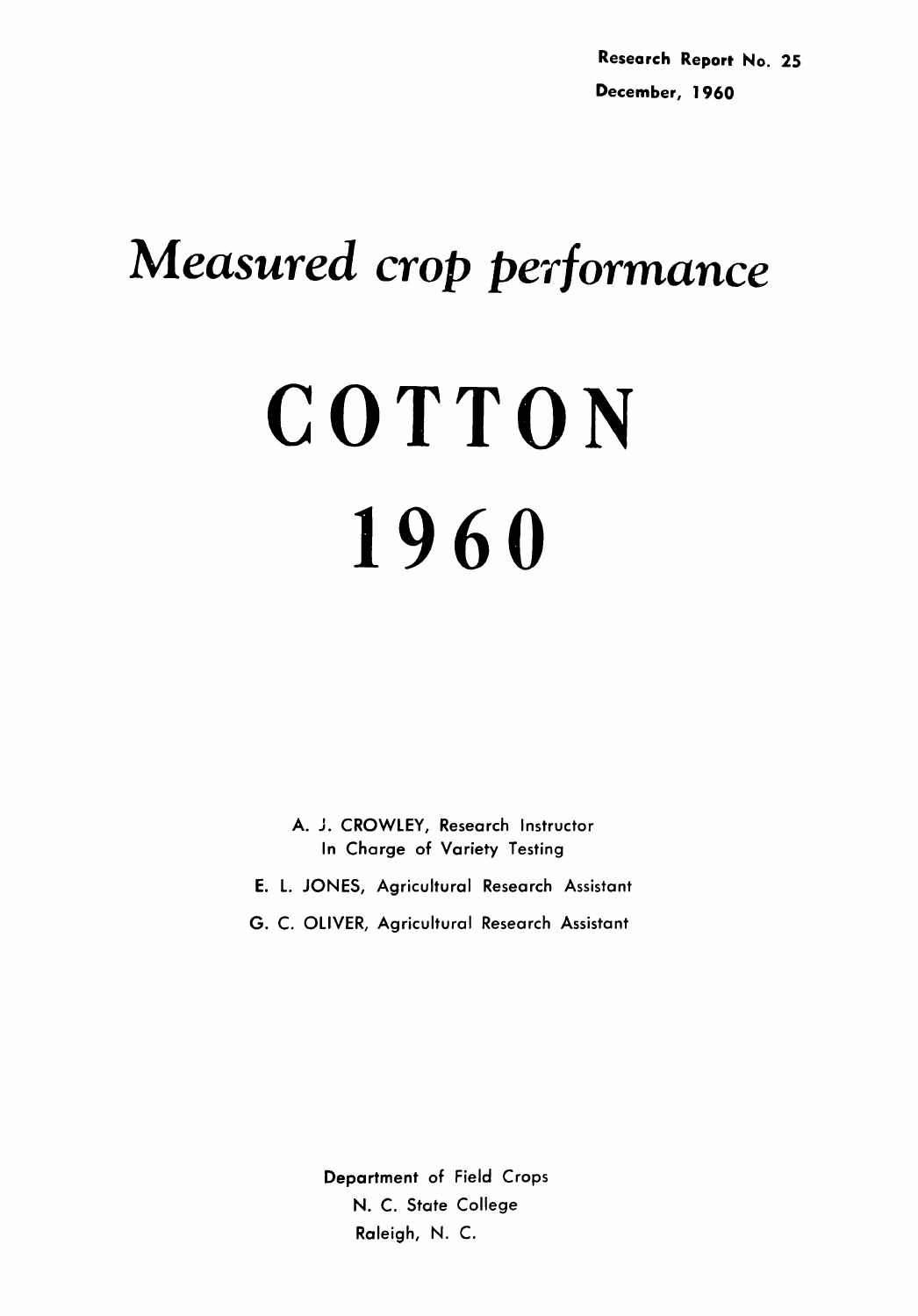## **Location of North Carolina Cotton Variety Trials 1960**



#### Scotland County

Gilchrist Farms, A. F. McMillan, Manager, Route 1, Laurinburg, N. C. and Scotland County Agricultural Agent J. B. Caudill.

#### Union County

R. W. Howey, Route 1, Waxhaw, N. C. and Union County Agricultural Agent J. A. Marsh.

#### Edgecombe County

Clyde Z. McSwain, Superintendent, Upper Coastal Plain Research Station, Rocky Mount, N. C.

#### Rowan County

Warren Bailey, Superintendent, Piedmont Research Station, Route 6, Salisbury, N. C.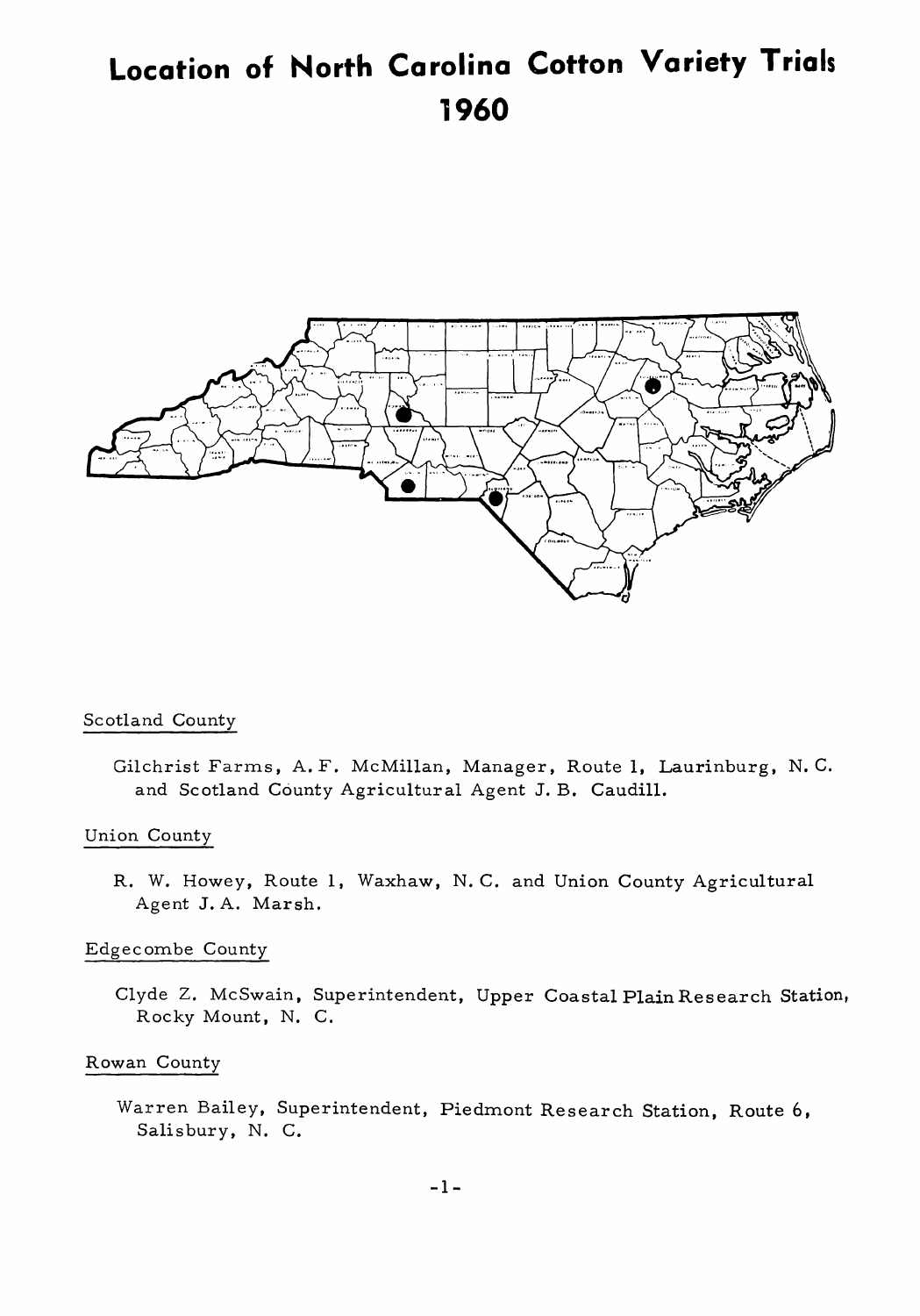## **North Carolina Cotton Performance Trials 1960**

This report presents the results of the North Carolina Official Cotton Variety Trials for the 1960 season, and a summary of the trials conducted during the past three years.

The objectives of these trials are to obtain performance information on commercially available varieties and to evaluate experimental varieties that may have possibilities of excelling those now in general production.

The Official Variety Testing program obtains such records and provides a source of unbiased and dependable information which can be used as a basis for determining which varieties are most likely to excel under generally prevailing conditions.

The 1960 Growing Season. The 1960 growing season was characterized by unfavorably cool wet weather following planting, an excellent summer growing period, and ideal conditions for harvest. Poor stands occurred in many sections of North Carolina causing many farmers to replant.

The predicted state average yield of 325 lbs. of lint per acre exemplifies the good growing conditions during the summer months. Wet conditions the latter part of the summer created difficulties in controlling boll weevil in many areas. Harvesting difficulties were minimized as excellent weather prevailed during this period.

Test Locations. Cotton tests were conducted at four locations in 1959, two being in the Coastal Plain Area and two in the Piedmont. The Rowan County test was not harvested because of severe drought damage.

The testing program recognizes the cooperative spirit and civicminded service rendered by the farmers who provided land and the necessary cultural practices for these trials. The program also recognizes the cooperation of the county agents who assisted in locating test sites.

#### Agencies Sponsoring Entries.

Bobshaw Pedigreed Seed Company, Indianola, Mississippi Coker Pedigreed Seed Company, Hartsville, South Carolina DeKalb Agricultural Association, Inc., DeKalb, Illinois N. C. Agricultural Experiment Station.

Management of Test Fields. Cultural practices, such as seedbed. preparation, date of planting, fertilization, cultivation, and boll weevil control measures were in accord with good farming practices and were the same for all entries in a given test. Planting, thinning, picking and yield measurements were directly supervised by personnel of the North Carolina Agricultural Experiment Station.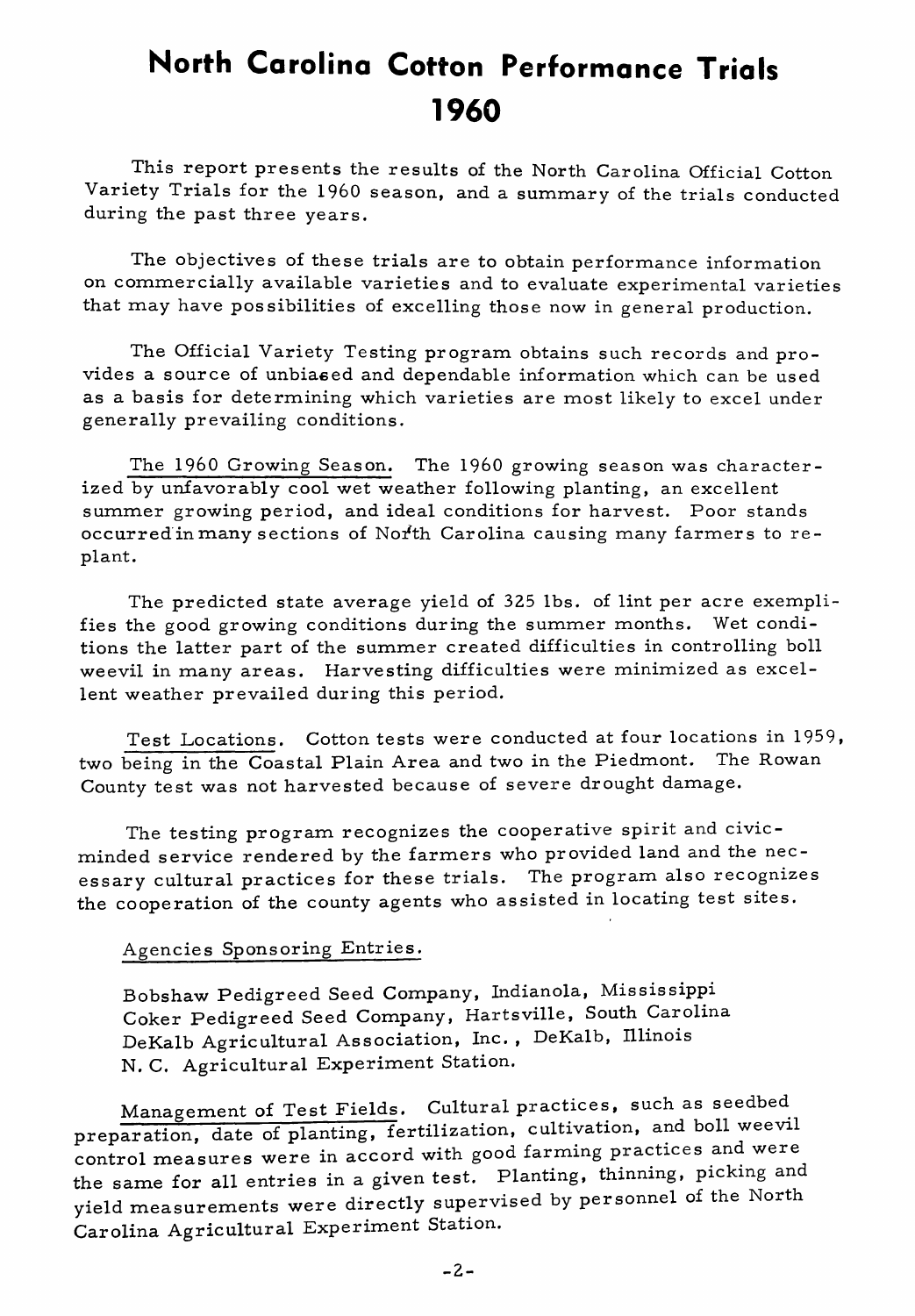Samples for number of bolls per pound, lint percentage, and staple length were taken two weeks prior to harvest. Samples for these determinations were processed in the research laboratories of the North Carolina Agricultural Experiment Station, and the North Carolina Department of Agriculture.

Criteria For Evaluating Cotton Varieties. Yield of seed cotton per acre was obtained by picking four replications of each variety in Edgecombe County. The Union and Scotland County tests consisted of 6 replications. each. Plot length in Edgecombe County was 50 feet. Plot length in Union and Scotland Counties was 100 feet.

Lint percentage was determined from two samples of 75 bolls for each variety at each location.

Pounds of lint per acre was calculated using the mean lint percentage of each entry and converting the pounds of seed cotton per plot to pounds of lint per plot.

Number of bolls required to make one pound of seed cotton was determined by weighing two 75 boll samples from each location. This weight was then converted to the number of bolls per pound of seed cotton. Staple length was determined on ginned samples by licensed cotton classers of the Cotton Division, Agricultural Marketing Service, U. S. D. A.

Interpreting Yield Differences. The L. S. D. value may be used to test the significance of the difference between any two variety means as long as the comparison to be made is not chosen solely on the basis of rank differences.

For example, if varieties differing widely in rank are chosen for comparison because of their rank differences, the chance of calling a difference significant when in fact there is not a real variety difference is much greater than when comparing random mean differences.

Selection of a Variety. Cotton growers should be constantly on the alert for varieties that excel in yield and other characteristics that influence more profitable production. However, individuals and communities should consider carefully the performance records before changing or bringing in new and untried varieties.

In choosing a cotton variety that is most likely to produce superior yields and quality, a number of characteristics must be considered. For example, varieties that possess little or no wilt resistance are very undesirable if the soil is infested heavily with the wilt organism.

Wilt Resistance. Dr. W. E. Cooper, Assistant Professor, Plant Pathology Department, and Dr. J. C. Williams, Assistant Professor, Field Crops Department, evaluated the varieties contained in this report for rootknot and wilt resistance. This evaluation is found on the last page of the bulletin. Their assistance in evaluating these varieties is greatly appreciated.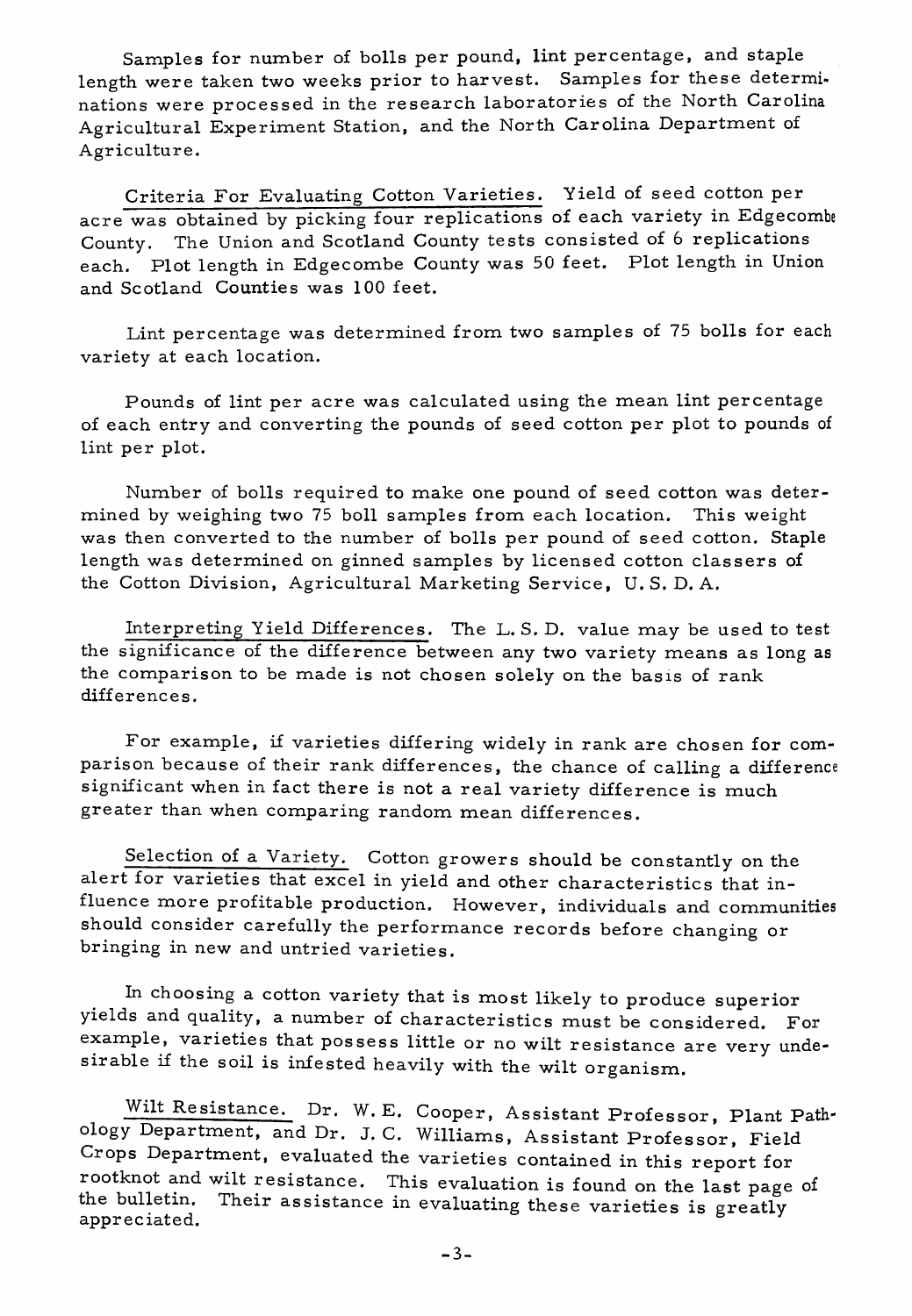### SUMMARY OF NORTH CAROLINA COTTON TRIALS

#### Three Year Average 1958-1960

| Varieties             | Lint<br>Lbs/A | Seed<br>Cotton<br>Lbs/A | Lint<br>% | Staple<br>Length<br>32nd. In. | Bolls/Lb.<br>of Seed<br>Cotton |
|-----------------------|---------------|-------------------------|-----------|-------------------------------|--------------------------------|
| Coker 100A (W.R.) BRS | 640           | 1690                    | 37.9      | 33.7                          | 77                             |
| Dixie King            | 622           | 1616                    | 38.5      | 33.7                          | 66                             |
| Coker 124C BRS        | 591           | 1573                    | 37.5      | 34                            | 75                             |
| Tenn. 317             | 586           | 1572                    | 37.1      | 34.2                          | 69                             |
| Plains                | 585           | 1567                    | 37.2      | 33.8                          | 72                             |
| Empire                | 556           | 1469                    | 36.6      | 33.7                          | 64                             |

#### SUMMARY OF PERFORMANCE

Edgecombe, Scotland, and Union Counties 1960

|                     |       | Seed   |      | Staple    | Bolls/Lb. |
|---------------------|-------|--------|------|-----------|-----------|
| Varieties           | Lint  | Cotton | Lint | Length    | of Seed   |
|                     | Lbs/A | Lbs/A  | $\%$ | 32nd. In. | Cotton    |
|                     |       |        |      |           |           |
| Dixie King          | 738   | 1906   | 38.7 | 34.2      | 66        |
| DeKalb 108          | 735   | 1948   | 37.7 | 34.3      | 72        |
| Coker 100A 57-61    | 718   | 1856   | 38.7 | 34.3      | 86        |
| DeKalb 108A         | 710   | 1875   | 37.7 | 34.0      | 68        |
| Coker 100A 57-12    | 707   | 1766   | 40.0 | 34, 3     | 78        |
| Stardel             | 706   | 1791   | 39.4 | 34.2      | 89        |
| Coker $100A$ (W.R.) |       |        |      |           |           |
| 1960 BRS            | 706   | 1866   | 37.8 | 34.2      | 81        |
| DeKalb 108B         | 688   | 1793   | 37.4 | 34.5      | 71        |
| Rex                 | 674   | 1741   | 38.7 | 34.2      | 74        |
| Coker L. H. 57-137  | 668   | 1740   | 38.3 | 34.2      | 81        |
| Coker 124C 1960 BRS | 662   | 1734   | 38.2 | 34.7      | 76        |
| Tenn. 317           | 642   | 1701   | 37.8 | 34.7      | 72        |
| Coker L.H. 61M      | 638   | 1694   | 37.8 | 34.3      | 72        |
| Coker 100A 57-5     | 636   | 1676   | 38.0 | 34.5      | 81        |
| Coker L. H. 57-1224 | 614   | 1615   | 38.0 | 34.2      | 75        |
| Plains              | 612   | 1650   | 37.1 | 34.3      | 74        |
| DES-8948            | 587   | 1501   | 39.1 | 34.0      | 91        |
| Empire              | 547   | 1451   | 37.8 | 34.0      | 65        |
|                     |       |        |      |           |           |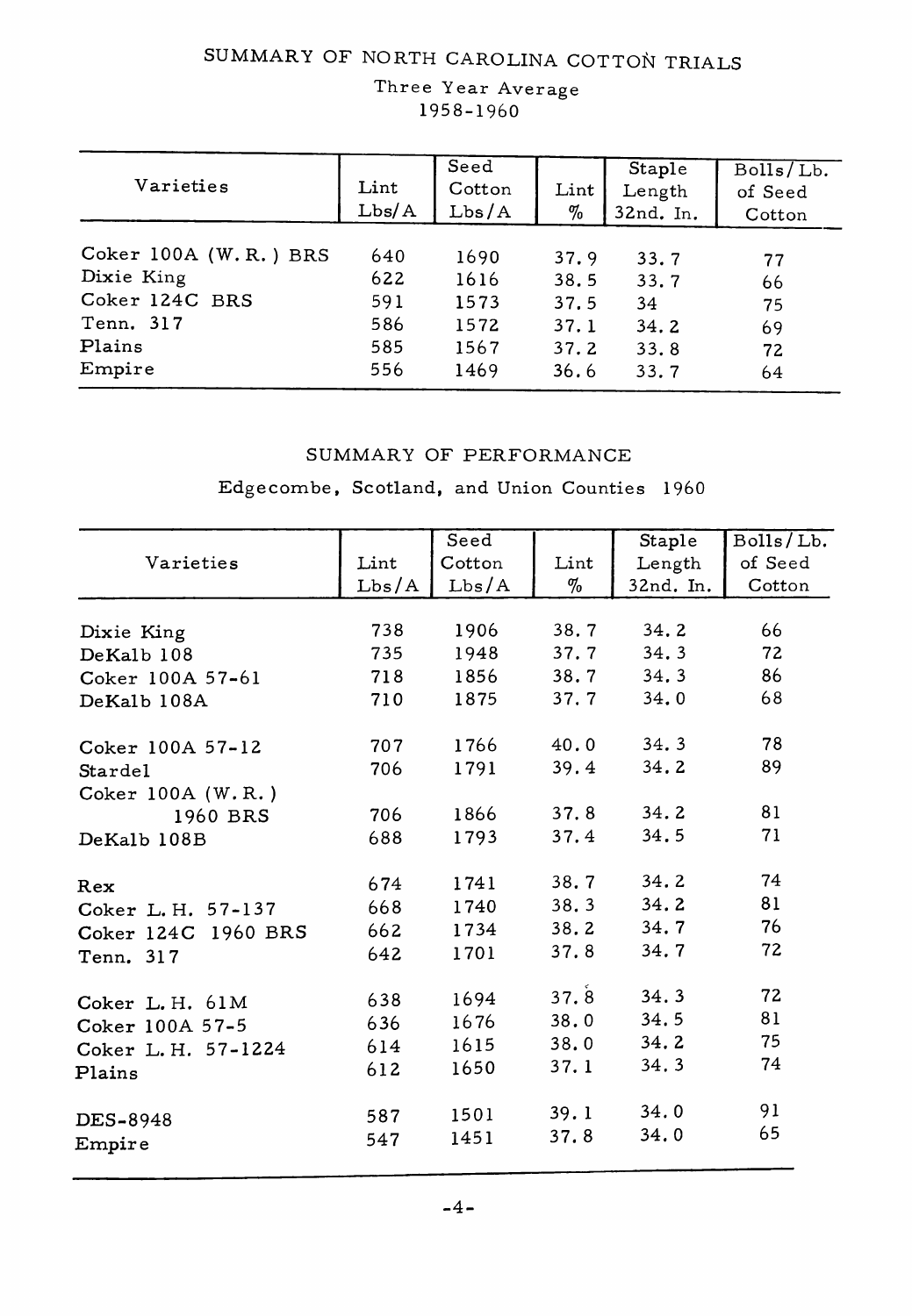|                                |       | Seed   |      | Staple    | Bolls/Lb |
|--------------------------------|-------|--------|------|-----------|----------|
| Varieties                      | Lint  | Cotton | Lint | Length    | of Seed  |
|                                | Lbs/A | Lbs/A  | %    | 32nd. In. | Cotton   |
| Coker 100A (W.R.) 1960 BRS 683 |       | 1789   | 38.2 | 34        | 82       |
| DeKalb 108B                    | 679   | 1768   | 38.4 | 34        | 65       |
| Coker 100A 57-5                | 673   | 1700   | 39.6 | 34        | 78       |
| Dixie King                     | 663   | 1736   | 38.2 | 34        | 63       |
| Tenn. 317                      | 663   | 1674   | 39.6 | 34        | 67       |
| Stardel                        | 649   | 1639   | 39.6 | 33.5      | 90       |
| DeKalb 108A                    | 645   | 1663   | 38.8 | 33.5      | 67       |
| DeKalb 108                     | 634   | 1703   | 37.2 | 34        | 70       |
| Coker 100A 57-61               | 559   | 1433   | 39.0 | 34        | 82       |
| Plains                         | 556   | 1520   | 36.6 | 34        | 72       |
| Rex                            | 551   | 1427   | 38.6 | 34        | 76       |
| Coker 100A 57-12               | 546   | 1365   | 40.0 | 34        | 83       |
| Coker L. H. 57-1224            | 541   | 1423   | 38.0 | 33.5      | 70       |
| Coker L. H. 57-137             | 527   | 1383   | 38.1 | 34        | 78       |
| Coker L.H. 61M                 | 504   | 1306   | 38.6 | 34.5      | 78       |
| Coker 124C 1960 BRS            | 466   | 1220   | 38.2 | 34        | 81       |
| <b>DES 8948</b>                | 457   | 1173   | 39.0 | 33.5      | 83       |
| Empire                         | 441   | 1136   | 38.8 | 33.5      | 69       |
| L.S.D. (.05)                   | 110   | 286    |      |           |          |

## PERFORMANCE OF COTTON VARIETIES<br>Vinion County - 1960

\*Harvested by Mechanical Picker

| Edgecombe County - 1960    |       |        |      |           |           |
|----------------------------|-------|--------|------|-----------|-----------|
|                            |       | Seed   |      | Staple    | Bolls/Lb. |
| Varieties                  | Lint  | Cotton | Lint | Length    | of Seed   |
|                            | Lbs/A | Lbs/A  | %    | 32nd. In. | Cotton    |
| Dixie King                 | 812   | 2031   | 40.0 | 34        | 71        |
| DeKalb 108                 | 780   | 1999   | 39.0 | 34        | 72        |
| Coker 100A 57-12           | 737   | 1829   | 40.3 | 34        | 75        |
| DeKalb 108A                | 734   | 1956   | 37.5 | 34        | 71        |
| Coker 100A 57-5            | 731   | 1884   | 38.8 | 34.5      | 82        |
| Rex                        | 726   | 1829   | 39.7 | 33.5      | 74        |
| Coker L. H. 61M            | 718   | 1894   | 37.9 | 34        | 64        |
| Coker 124C 1960 BRS        | 708   | 1839   | 38.5 | 34.5      | 73        |
| Stardel                    | 682   | 1745   | 39.1 | 34        | 89        |
| Coker 100A (W.R.) 1960 BRS | 680   | 1800   | 37.8 | 34        | 83        |
| DES 8948                   | 669   | 1715   | 39.0 | 34        | 96        |
| Coker 100A 57-61           | 667   | 1745   | 38.2 | 34        | 88        |
| Coker L. H. 57-137         | 661   | 1740   | 38.0 | 33.5      | 81        |
| DeKalb 108B                | 628   | 1645   | 38.2 | 34.5      | 73        |
| Coker L. H. 57-1224        | 620   | 1635   | 37.9 | 34        | 74        |
| Plains                     | 619   | 1630   | 38.0 | 34        | 74        |
| Empire                     | 562   | 1496   | 37.6 | 34        | 69        |
| Tenn. 317                  | 535   | 1459   | 36.7 | 34.5      | 78        |
| $L.S.D.$ $(0.05)$          | 105   | 274    |      |           |           |